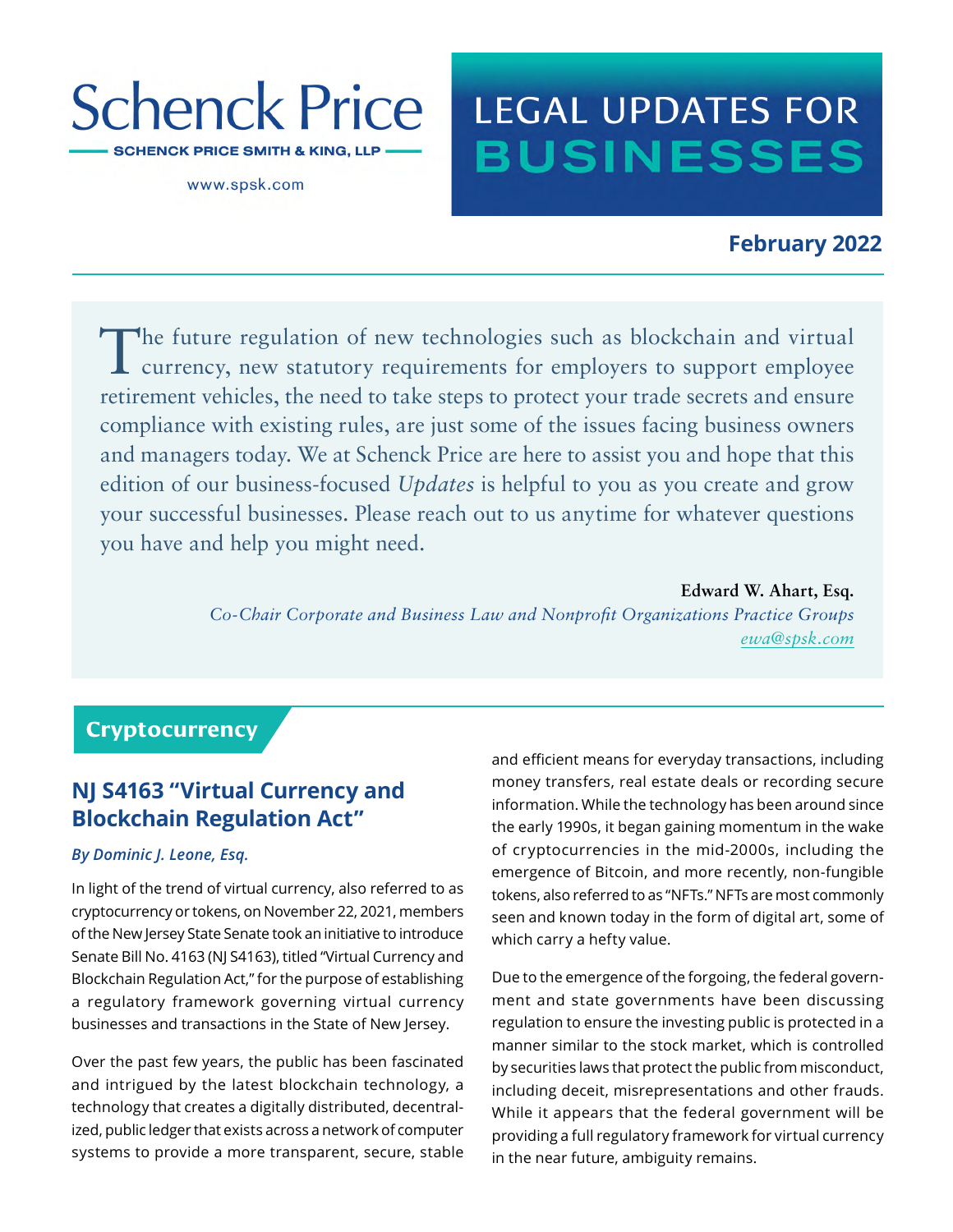The State of New Jersey has attempted to clarify some of this ambiguity in the proposed bill by (i) establishing a framework defining digital assets and their respective property distinctions, (ii) enabling the formation of decentralized autonomous organizations (DAOs) and limited liability autonomous organizations (LAOs), subject to the revised uniform limited liability company act, (iii) permitting state agencies to invoke blockchain filing systems and an electronic funds transfer systems to allow virtual currencies as payment for government imposed fees, including taxes, and (iv) creating incentives for virtual currency businesses by exempting receipts from retail sales of energy and utility services to a virtual currency servicer or registrant for use or consumption directly and primarily in the creation of virtual currency, including mining, from taxes imposed by New Jersey legislation.

While states are not uniform in how they treat virtual currency businesses, the State of New Jersey looks to take an unprecedented measure to lead the way that provides many crypto-friendly regulations. This may be an attempt to gain the attention of many virtual currency business in the hope that the state will be a leader in DAOs and LAOs formation.

*For more information, contact Dominic J. Leone at djl@spsk.com or at (973) 798-4956.*

# **Employment**

# **New Jersey Secure Choice Savings Program to Provide Retirement Savings Options for Employees Set to Launch in March**

#### *By Joseph Maddaloni, Jr., Esq.*

The New Jersey Secure Choice Savings Program, also called the NJ Auto-IRA Law, is set to launch next month. Once the Program is up and running, employers must comply within nine months or be subject to penalties. The Program requires for-profit and nonprofit businesses with 25 or more employees that have been in business for at least two years and do not offer a qualified retirement plan, to implement a payroll deduction retirement plan for employees. Employers can either participate in the state-run plan or offer employees an alternative qualified retirement savings option such as a 403(b) or 401(k) retirement plan.

The Program's implementation date was originally set for March 28, 2021; however, the Program was allowed up to a one-year extension due to COVID-19. Accordingly, March 28, 2022, is the current deadline for Program implementation, although an official schedule has not yet been published. Participation in the Program by employers with fewer than 25 employees is optional.

The Program is managed by the New Jersey Secure Choice Savings Board, which was created by the Program's enabling legislation. The Board is expected to publish more specifics prior to the implementation date. However, at this time, covered employers will be required, at minimum, to distribute an information packet prepared by the Board, set up payroll infrastructure to accommodate automatic enrollment, deposit employee payroll deductions into the program fund, offer an annual Open Enrollment period and enroll any new employee no later than three months after their hire date.

The Program comes with no long-term costs to the taxpayers or to employers because program management fees will be paid by participating employees and are capped by the enabling legislation. There is currently no mandate for an employer contribution or match.

Employers will report their compliance with the Program on the employers' state income tax returns. Employers that fail to comply with the Program face penalties from the state Treasury Department. Penalties range from a warning to a \$500-per-employee fine. While awaiting further direction from the Board, New Jersey employers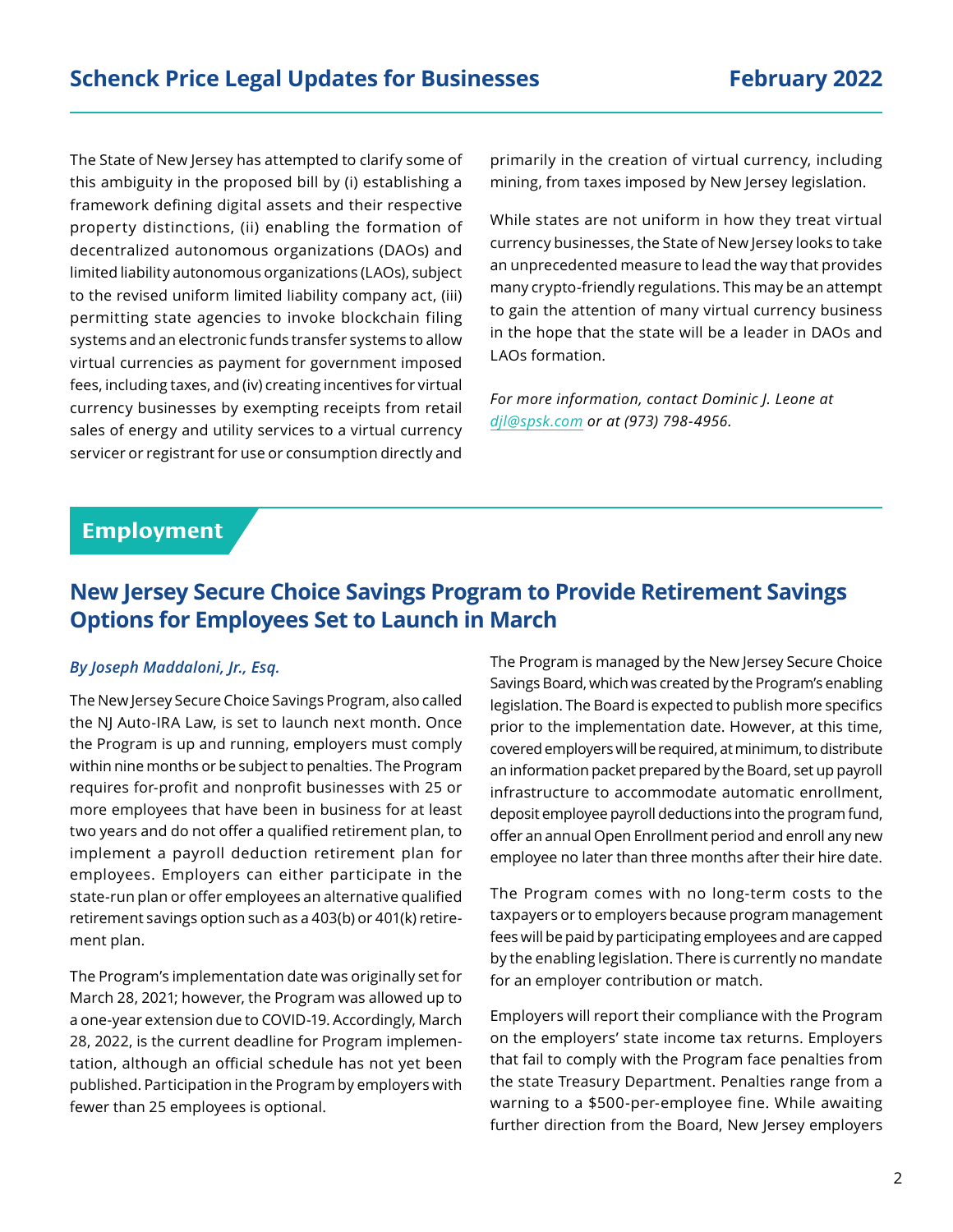should consider whether they will participate in the state-run plan or offer their employees an alternate qualified retirement plan that better meets specifications.

*For more information, contact Joseph Maddaloni, Jr. at jmj@spsk.com or at (973) 540-7330.*

### **Intellectual Property**

# **Protecting Trade Secrets: A Cautionary Tale**

#### *By Ira J. Hammer, Esq.*

Non-disclosure and non-competition agreements are useful tools to protect against the theft of trade secrets, provided that the description attached to the agreements contains sufficient detail to identify the trade secrets. Often, however, the description is not sufficiently detailed.

Mallet & Company, Inc. was a leader in the field of baking release agents. Although the ingredients used to create release agents were commonly known, different products have differing requirements for the release agent and thus there were many variants tailored to produce specific baked goods. To protect its formulas and know-how, Mallet employed non-disclosure and non-competition agreements, restricted access to its labs and formulae, and used password protection for its computer networks. It was not entitled to protect all of the information it used, however, as there were numerous published patents in the field that could not be considered trade secrets. Mallet described its trade secrets as:

"specific products sold to customers or purchased from suppliers; all information pertaining to *Mallet's* business with its customers and its suppliers; *Mallet's* sales data and cost data; the body of knowledge about the development, production, and application of *Mallet's* release agents and equipment, including the tailoring of release agents and equipment for specific customer challenges; information about the internal business affairs of any customers, suppliers, distributors, agents and contractors doing business with *Mallet*; pricing information; strategies; marketing information; and exclusive relationships with certain suppliers of release agent ingredients."

*Mallet & Co. v Lacayo*, 16 F.4th 364 (3rd Circ. 2021)

Thus, when Mallet found out that Lacayo, who had worked for more than 20 years in significant technical positions at Mallet, had not resigned to care for an elderly parent but rather had joined a new competitor, Synova, and that she was joined by Bowers, a forty-year employee whose positions included director of national accounts, it sought a preliminary injunction against Synova, Lacayo and Bowers to stop them from working for Synova.

Mallet had evidence to make this an attractive case for an injunction. Lacayo had concealed the fact that she was going to work for a direct competitor. Lacayo had more than 1,000 documents on her Synova computer that traced their roots to Mallet. Lacayo was able to substantially speed up Synova's development of release agent products with her knowledge. Bowers forwarded customer and product information from his Mallet computer to his wife's email account and then wiped clean all of his electronic devices at Mallet, and admitted that if Mallet searched his personal email account, it would find many emails about Mallet's dealings with Mallet's customers.

The District Court Judge determined that the *Mallet* information in question constituted protectable trade secrets and issued a very broad preliminary injunction.

The Third Circuit vacated the injunction and remanded the matter to the District Court because "the District Court did not identify with specificity the information it found to be Mallet's trade secrets." Id. While some information falling within the categories identified by the district court might well include trade secrets, the Third Circuit concluded that there was a fair probability that many categories and perhaps all of them also included information that did not qualify for trade secret protection. Moreover, the Third Circuit concluded that there was insufficient information in the record to make an informed decision as to whether Mallet was likely to prevail based on the record before it because the District Court simply enumerated thirteen broad categories of information as trade secrets without supporting detail.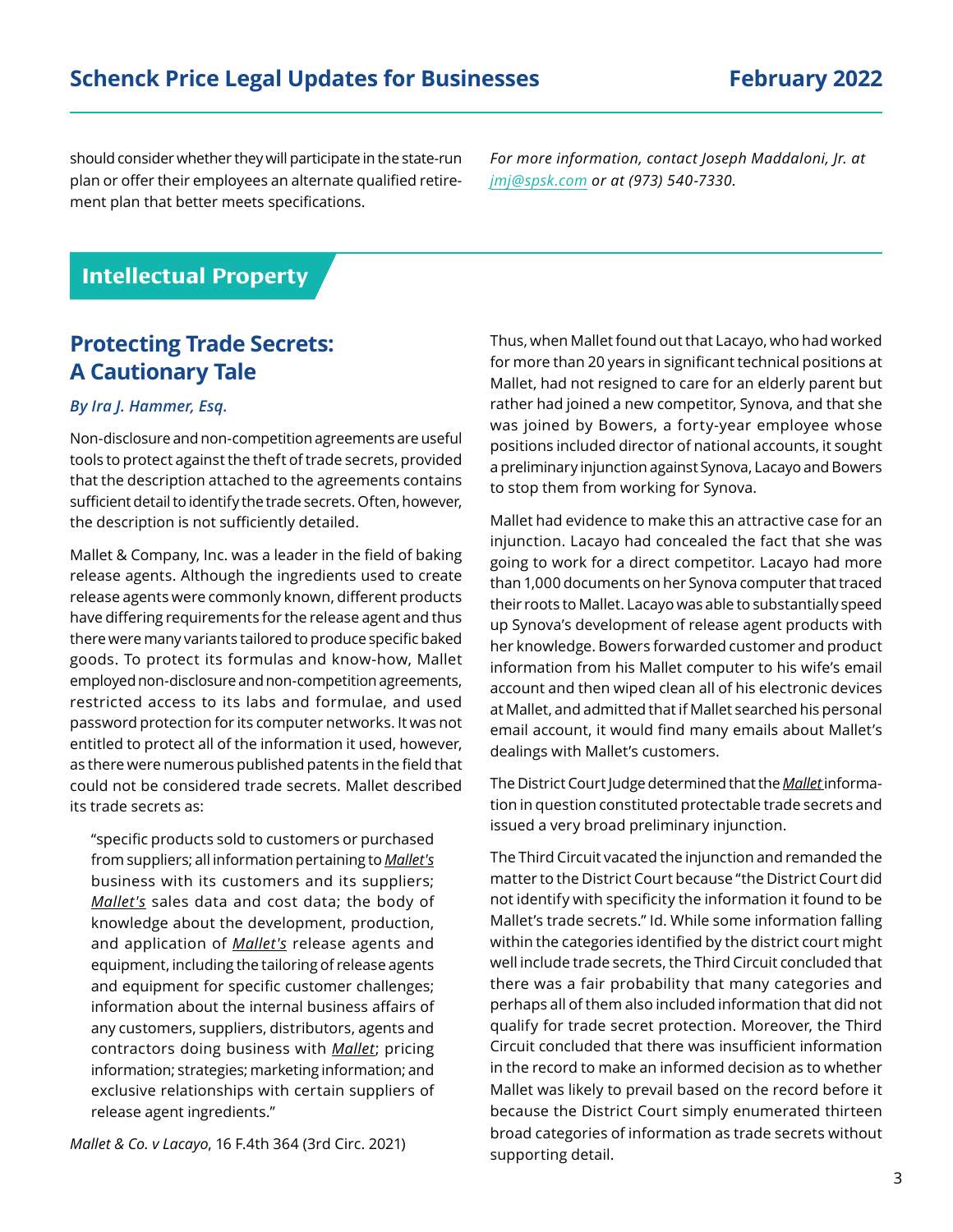Mallet may still prevail, but it must present sufficient evidence to the district court to enable the district court to satisfy the requirement of specificity if it enters a new preliminary injunction.

If you have not recently reviewed the description of your trade secrets and other proprietary information in your non-disclosure and non-competition agreements, this case stands as a reminder of the importance of taking the time to do so.

*For more information, contact Ira J. Hammer at ijh@spsk.com or at (973) 631-7859.*

### **HIPAA**

## **New Year: Time to Freshen Up the Compliance Plan**

#### *By Deborah A. Cmielewski, Esq.*

As we embark upon the new year (and approach the third year of the COVID-19 pandemic), it is important for parties subject to the Health Insurance Portability and Accountability Act of 1996 (HIPAA) to update their compliance plans. Covered entities and business associates are required to review and update their HIPAA compliance plans on a regular basis. Among the crucial items warranting attention include updating policies and procedures; administering security awareness and training programs; and performing the vitally important risk analysis.

#### **Risk Analysis**

The HIPAA rules require covered entities and business associates to assess the risks and vulnerabilities to the confidentiality, integrity and availability of the electronic protected health information ("ePHI") within their custody and control on a thorough and accurate basis. It is good practice to perform a risk analysis annually, as well as following any major changes in the organization that could have an effect on ePHI (*i.e.*, implementation of a new electronic health record system; major software revision/ update; etc.). Think of the risk analysis as an annual check-up, which brings to the forefront deficiencies, areas needing improvement and items to focus on throughout the course of the year. Like the annual check-up, though, the risk analysis tends to become the least desirable item on the "to do" list.

In years past, the task of performing a risk analysis was more daunting and often required parties to engage outside consultants, often at a hefty price tag, to complete the

exercise. Not surprisingly, the vast majority of the HIPAA settlements entered into by the U.S. Department of Health and Human Services, Office of Civil Rights ("OCR") include penalties for failing to perform and/or to update the risk analysis. The Office of the National Coordinator for Health Information Technology ("ONC") worked together with the OCR to design a downloadable Security Risk Assessment Tool ("SRA Tool"), to enable small to medium-sized covered entities and business associates to perform their own risk analyses. Initially rolled out in 2016, the ONC and OCR released an updated (and more user-friendly) version of the SRA Tool in 2018. Given the accessibility to the SRA Tool, the OCR has little tolerance for parties subject to HIPAA to ignore this key element of the compliance plan.

#### **Training**

The HIPAA rules also mandate that covered entities and business associates implement a security awareness and training program for the entire workforce, including those performing managerial functions. Training should occur at the commencement of employment or engagement and should be repeated on an annual basis and as-needed following implementation of new processes or procedures involving ePHI or following an incident, such as a data breach or near miss. It is time to put the annual training on the calendar to keep your workforce refreshed on HIPAA basics and educated about how you intend to operate as we approach the third pandemic year.

#### **Policies and Procedures**

HIPAA requires covered entities and business associates to implement reasonable and appropriate policies and procedures to comply with the standards, implementation specifications and requirements set forth in the rules. Policies and procedures must be set forth in writing; made available to the workforce; and reviewed and updated in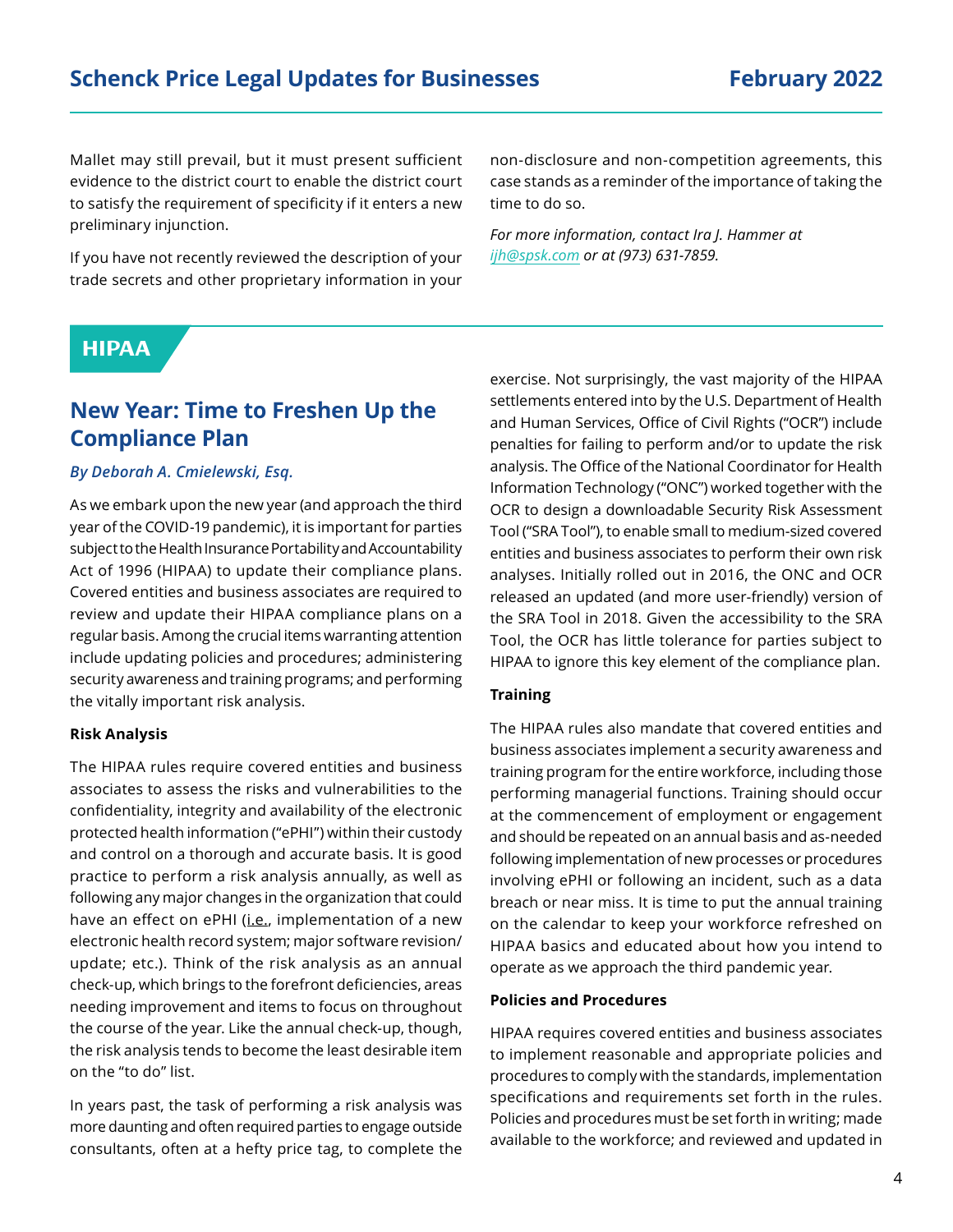response to environmental or operational changes affecting the security of ePHI. Have you updated your policies and procedures since the start of the pandemic? Do they accurately reflect how you are doing business now and include any changes that you have implemented throughout the course of the pandemic? Put the policies and procedure review on your checklist of important priorities sooner rather than later.

As we (hopefully) move toward a resolution of the pandemic,

now is the time to take stock of your HIPAA compliance plan in a meaningful fashion. An outdated HIPAA compliance plan is a breeding ground for problems and the potential for significant economic consequences in the event of a data breach or an audit. Now is the time to schedule your annual HIPAA check-up.

*For more information, contact Deborah A. Cmielewski at dac@spsk.com or at (973) 540-7327.*

# **Environmental Law**

### **Beware of Upcoming Deadlines to Complete Site Remediation**

#### *By Heidi S. Minuskin, Esq. and Michael T. Seeburger, Esq.*

Current and past owners, operators and other parties deemed responsible for contaminated properties (together "Responsible Parties"), who are subject to the New Jersey Department of Environmental Protection ("NJDEP") statutory and mandatory remediation timeframes (which required remedial investigation to be completed by either May 7, 2014, or May 7, 2016) as set forth in the Site Remediation Reform Act (N.J.S.A. 58:10C-27) ("SRRA") are alerted to take action and complete the remedial action by May 6, 2022. In general, Responsible Parties are subject to these deadlines if their properties were already known by the NJDEP to be contaminated or were undergoing remediation at the time the SRRA went into effect (unless NJDEP set a site-specific timeframe).

On February 8, 2021, due to the ongoing COVID-19 pandemic, the NJDEP extended the previous deadline, for one year, from May 6, 2021, to May 6, 2022, after the issuance of Executive Order No. 103 by Governor Murphy. There has been no action to further extend this deadline.

Those who fail to complete remediation by May 6, 2022, and who have not received a NJDEP approved extension, will be deemed to be in "Direct Oversight" under NJDEP regulations and subject to fines, penalties and other conditions and stipulations imposed by NJDEP not required of those who timely complete their remedial actions.

The basis to obtain an extension of these deadlines is set

forth in the Administrative Requirements for Remediation, N.J.A.C. 7:26C-3.5 ("ARRCS") and is extremely limited. Extensions will be deemed granted if the failure to complete the remedial action is due to a delay by NJDEP in reviewing or granting a permit or required submittal, but only if the Responsible Party had filed a technically and administratively complete application. Also, an extension may be granted if there has been a delay in obtaining federal or state funding for the remediation provided the Responsible Party submitted a complete and timely application.

A Responsible Party who does not believe it will timely complete its remedial action must submit a written extension request by March 6, 2022, sixty days prior to the NJDEP deadline of May 6, 2022. NJDEP may grant an extension, in writing, when the Responsible Party's request is based on the following:

- 1. a delay in obtaining access to property if the Responsible Party undertook regulatory specified action to obtain access;
- 2. circumstances beyond its control like fire, flood, riot or strike; or
- 3. site-specific circumstances that NJDEP determines warrants an extension such as ongoing litigation or where the Responsible Party can demonstrate it is an owner of a small business without sufficient money to complete the remediation.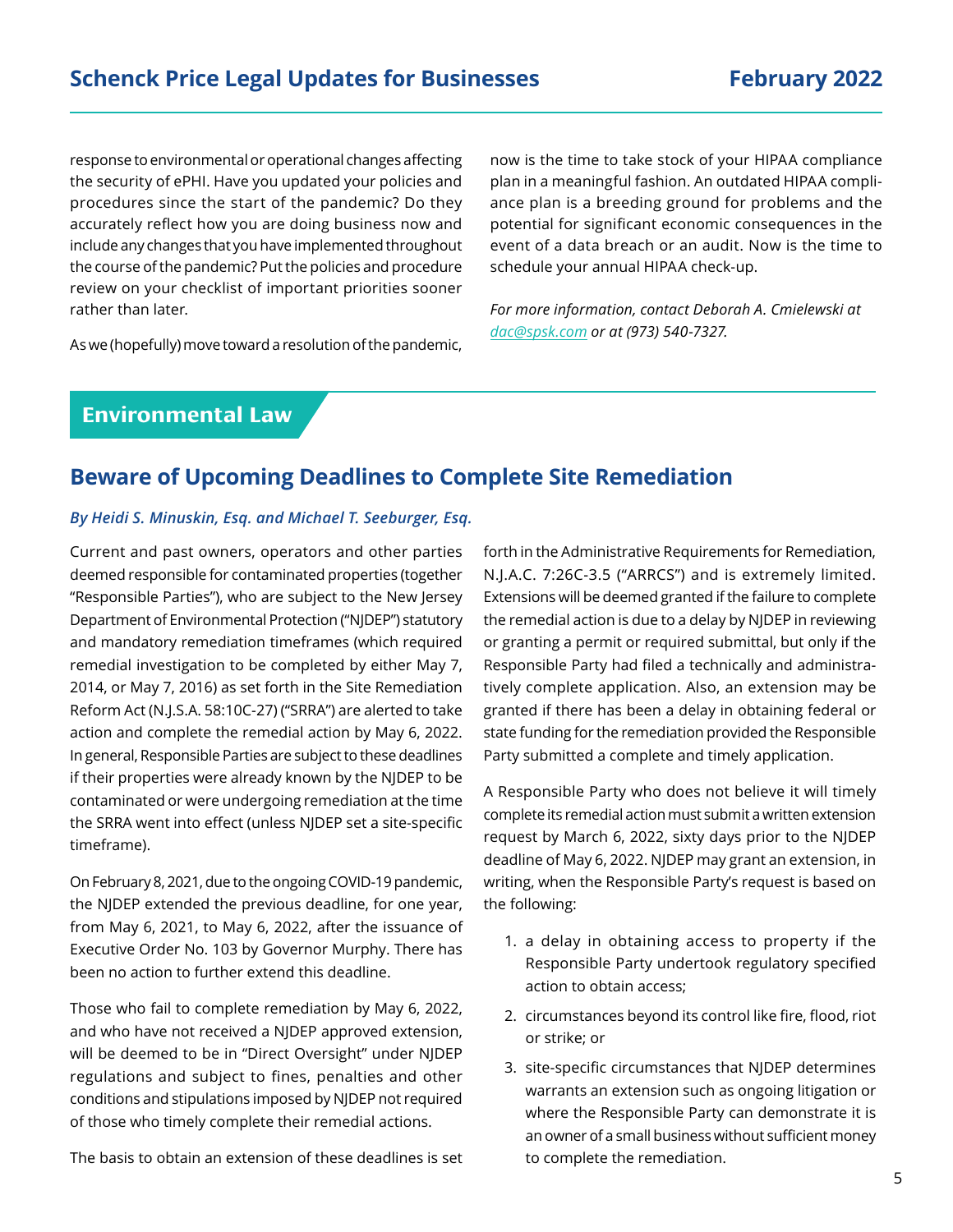ARRCS describes, in detail, the information that must be submitted as part of the extension request. Requests for extensions to complete remedial actions after the March 6, 2022 deadline will not be considered by NJDEP, and the Responsible Party will automatically enter Direct Oversight.

Direct Oversight is a burdensome and demanding process for Responsible Parties since NJDEP directs all remediation activities, selects the remedial action for each site, and requires pre-approval for all disbursements from a Remediation Trust Fund. Furthermore, Direct Oversight by NJDEP imposes additional requirements on Responsible Parties including the:

1. mandatory establishment of a Remediation Trust Fund;

- 2. submission of an NJDEP approved feasibility study; and
- 3. submission of a site specific NJDEP approved public participation plan.

Therefore, it is prudent for all affected Responsible Parties to avoid Direct Oversight if possible.

Plan now to avoid the onerous pitfalls of NJDEP Direct Oversight by at least filing timely extension requests. Even if your request is denied, swiftly moving forward with the remedial action will limit the severe effects of Direct Oversight.

*For more information, contact Heidi S. Minuskin, at hsm@spsk.com or (973) 798-4949, or Michael T. Seeburger at mts@spsk.com or (973) 798-4955.*

# **Health Law**

# **OIG Finds Joint Venture for Therapy Services Problematic**

#### *By Daniel O. Carroll, Esq.*

At the end of 2021, the U.S. Department of Health and Human Services, Office of the Inspector General ("OIG") issued Advisory Opinion 21-18 in which it rejected a therapy services company's ("Therapy Company") proposed joint venture with the owner of long term care facilities (including skilled nursing facilities, assisted living facilities and full service retirement communities ("Facilities") for the provision of services to rehabilitation programs in the Facilities ("Proposed Joint Venture").

The Therapy Company proposed to form a new entity and enter into a management services agreement with that new entity to provide clinical and back-office employees, space and equipment necessary for the new entity's operations in exchange for a fair market value services fee. Then, the owner of the Facilities would acquire a 40% interest in the new entity with the owner retaining a 60% interest ("JV Entity"). The JV Entity would not have its own employees but would lease them all from the Therapy Company. The owner of the Facilities would have representation on the

governing board for the JV Entity but would not be involved in any day-to-day operations. The Therapy Company advised that the investment by the owner of the Facilities would be based, in part, on the JV Entity's expected business with the Facilities though there would be no obligation to contract with or make referrals to the JV Entity. The Therapy Company noted that it is likely that the owner of the Facilities would likely terminate its current therapy services contracts (which may or may not be with the Therapy Company) to enter into new contracts with the JV Entity. The Therapy Company conceded that, at least during the initial phases, all of the JV Entity's revenue would be generated through business with the Facilities of the JV Entity member. While the JV Entity would bill the Facilities and not Federal health care programs for its services, the Facilities would bill payors, including Federal health care programs, thereby implicating the Federal anti-kickback restrictions.

Analyzing the proposal under the Federal anti-kickback statute, the OIG flatly rejected the Proposed Joint Venture structure on several grounds and concluded that it would present more than a minimum risk of fraud and abuse. First, the OIG determined that the Proposed Joint Venture would not qualify for any regulatory safe harbor. The most relevant safe harbor would appear to be the Small Entity Investment Safe Harbor, but the OIG noted that the